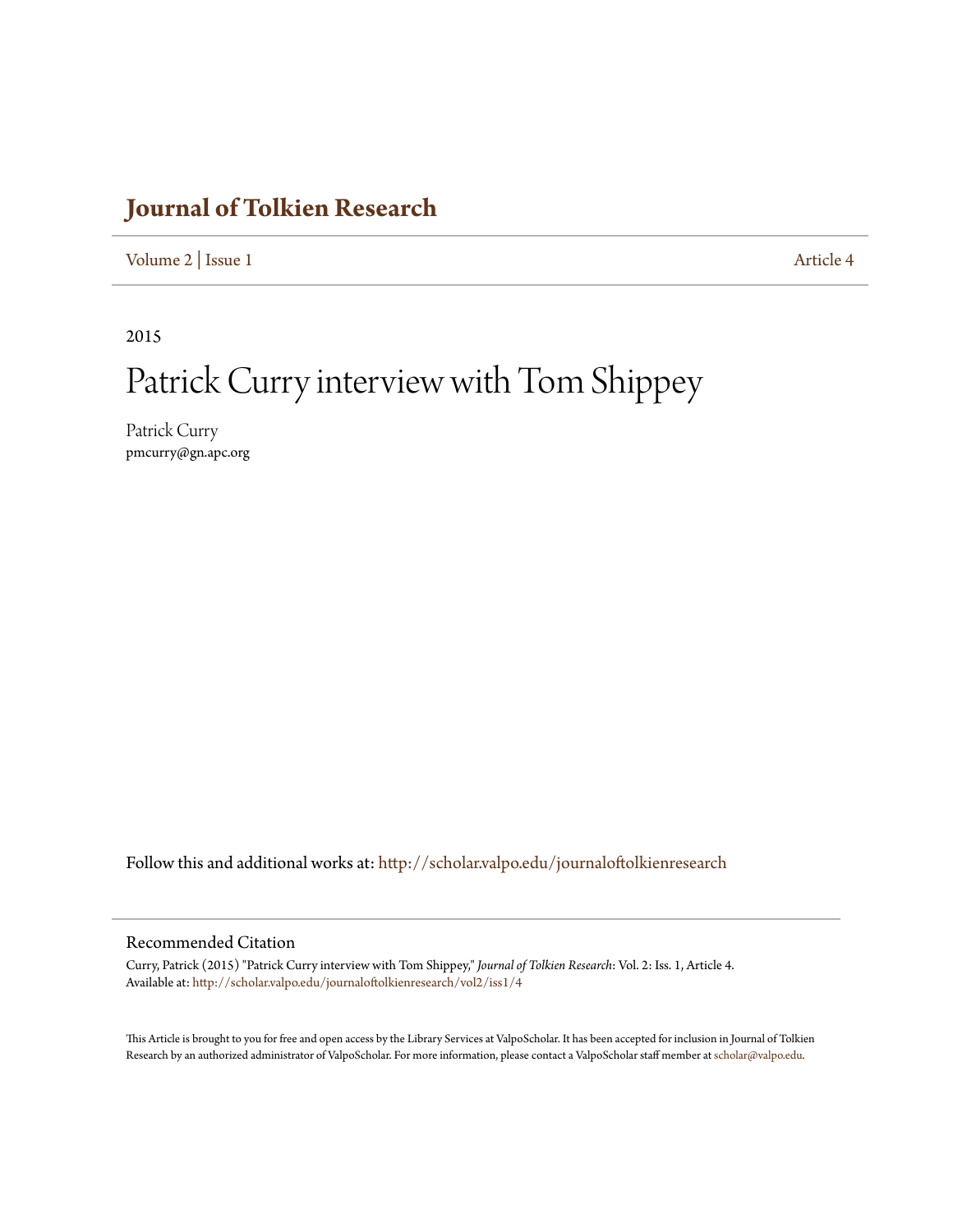*Philology, the scholarly discipline to which Tolkien was most committed, was largely vanquished within his lifetime by structuralist linguistics and literary criticism. As a result, the kind of scholarship at which he excelled is almost extinct (although not entirely so) in the contemporary academy. This is quite a momentous change, yet partly as a result, it can sound obscure to those who happen to be unfamiliar with the sweep of intellectual history, not to mention British academic politics, and who haven't read your accounts in The Road to Middle-earth and Roots and Branches. At the risk of gross over-simplification, can you explain it in terms they might be likely to understand?*

There's a good book by James Turner, called *Philology*. (I will put my (very brief) review of it in *The Wall St Journal* on academia.edu, under my name.) Professor Turner claims that philology represents the "forgotten origins of the modern humanities". It stems in our times from the rediscovery of Classical and ancient manuscripts in the Renaissance. These had often been copied many times before they were rediscovered. They were subject to scribal error, misunderstanding, change of language: what they contained needed to be corrected. Moreover apparently historical texts, like chronicles or sagas, might have been written centuries after the event, for political purposes of their own time: their information needed to be checked. Philology rested on a sceptical attitude to texts. It wasn't just "love of words", it was "tough love of words".

The toughest love was directed to the Bible, no longer unchallengeable Holy Writ, the Word of God, suitable only to be memorised. Even the Gospels were the work of men, and much could be learned – from the way they contradicted each other, for one thing – about the men who wrote them. So philology affected literary studies, language studies, Bible studies, theology, anthropology, history – everything except philosophy! Turner does not say this but I will say it for him. Philology is one of the distinctive marks of Western civilisation, one of the "killer apps" which have powered its success. Philology is a potent dissolver of authority, a potent auditor of accounts.

And then there's comparative philology, the work of Jacob Grimm. (I will put my short piece on him also on academia.edu.) There I point out that Grimm was the Darwin of the humanities. The issue he tackled was not the origin of species, but the origin of languages. What made them different from each other? Clearly many of them were related. Latin *unus, duo, tres* is much like English *one, two, three*. But then you get to *quattuor / four* and *quinque / five*. Italian *cinque* derives from Latin, obviously. But *five* is the same word, and you can show how it derived from the same root (further back than *quinque*) by regular changes, which operate with almost inhuman consistency. The slogan of Grimm's followers came to be "sound laws admit no exceptions".

One great achievement of the comparative philologists was to "reconstruct" languages of which not a word had ever been recorded, like Proto-Germanic, which stood in relation to the Germanic languages as Latin did to the Romance ones. The next stage was to go back further, to Proto-Indo-European, the ancestor of Germanic, and Classical, and Indian, and other languages. And the stage after that was to say, well if this works on languages (philology), then it must work on beliefs as well (mythology). This is where Tolkien comes in!

*What have been the consequences of the defeat of 'Language' by 'Literature' for scholarly studies of the humanities in particular?*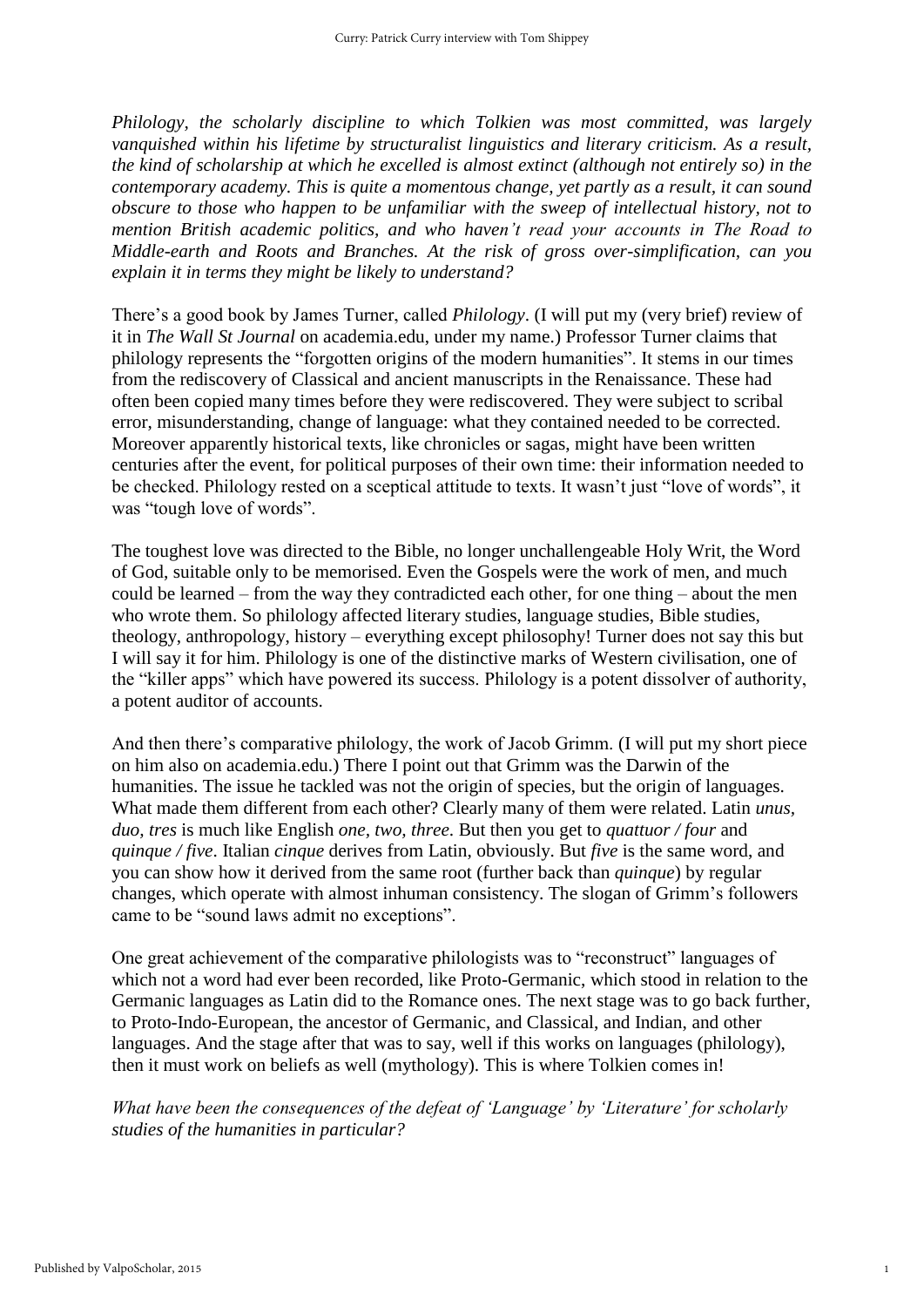It removed a vital tool from literary study, for one thing. I used to give a lecture in which I first summarised literary analyses of a rather baffling poem by T.S. Eliot (they got nowhere), and then did a syntactic analysis instead. That told us something, about the poem, about what it meant, about how it worked. Of course some thought this was very cold-blooded. It's much closer to the springs of creativity, though, than just having lovely feelings.

More disastrous has been the pedagogical failure. Most students of English leave university, in the UK and the US, with no knowledge of their own language – see my TLS review of a Mr Ritchie, also up on academia.edu It prevents them from improving their own ability to write, except of course what they learn by trial and error. Some get good at it, many do not. Then they become lawyers, journalists, politicians, writers of manuals. I wonder how much their many failures of clarity cost us, in purely commercial terms.

It's also a cultural impoverishment. The readers' letters pages in every newspaper show that people care about language. They just don't know anything about it, and the academic world gives the people who pay their salaries no assistance.

*What else, in broader intellectual and cultural terms – a tradition but also, perhaps, an associated awareness or sensibility – was lost with philology? And in your view, is it at all recoverable in any way that exceeds a personal quest?* 

The sense of the depth of time, and of the continuous never-broken links between one generation and another, which take us back from modern to Middle and Old English, past that to PG and PIE, and past that to we don't know what; and which radiate sideways to German and Norse and Gothic and who knows what; and which are still perceptible in the commonest everyday things, like our own names and the names of the places we live in: yes, we lost that!

## *I find it very difficult to imagine that that could now be recovered in the context of any contemporary educational institution. Would you agree?*

Well, it's not quite impossible. If you read the latest issue of *Tolkien Studies* you'll see an article by Nelson Goering, which shows that there are still people who have learned philology, though I'm not sure where or how he did so – he's from Iowa, though he's doing his PhD at Oxford. But certainly it's neither common nor easy in the English-speaking world.

*Given the general level of philological ignorance of most of Tolkien's readers, what do you think they are missing as a result? Or do you think they are actually noticing that dimension nonetheless, albeit in tacit or unconscious ways? How far do you think an untrained awareness of this kind can go?*

It's hard to tell, but my impression is that people are more sensitive than one might think. The UK is a good place to acquire such sensitivity. We all know that names like Achnasheen or Drumnadrochit come from some other root than English. And many could also tell that Caernarvon or Aberystwyth are different again. Ditto Braithwaite and Holderness on the one hand, and Farnham and Alton on the other – and on the third hand Boscombe or Minterne. They can recognise difference in sound-patterns in Britain and in Middle-earth too, though they can't tell you how they recognise that. But Tolkien clearly thought that would do, as shown by his care over Bree and Chetwood, Archet and Combe. All the Bree-land names (except for Staddle, which I can't explain) contain Celtic elements, though those elements are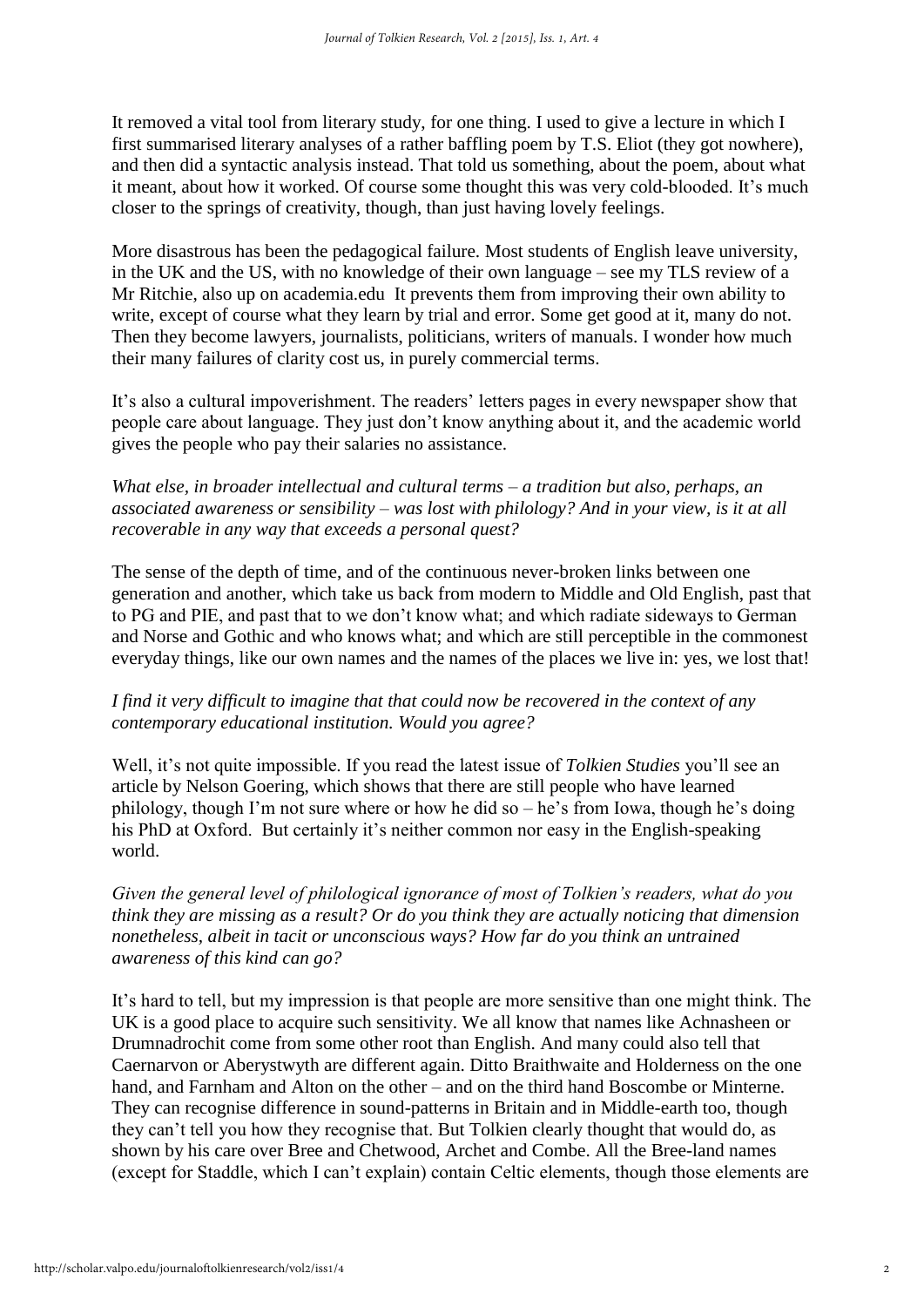all found, sometimes frequently, in England, mostly in the west. So they're very like Shire names, but not quite.

*I would characterise Tolkien's* working method*, very broadly, as a combination of working from an invented language to the kind of imaginary world that would support it (as you point out in, e.g., 'Creation from Philology in The Lord of the Rings'*) + *creatively rewriting history (as you point out in your recent paper 'Goths and Romans in Tolkien's Imagination') + the art of story-telling.* 

*In similar terms, I would characterise Tolkien's* concerns *in his fiction as (again) pleasing readers through telling a story well + his deeply-held Catholicism + his admiration for pagan 'Northern courage' + his love of Faërie (enchantment) and dislike and fear of Magic (power) + death and deathlessness.* 

*(Each of these items can, of course, be backed up by quotations from Tolkien.)*

*What would you add to these two lists, or take away, or qualify? And if the last, then how? Within each of the two categories, would you care to prioritise them?*

On working methods, I'd just query the word "method". Tolkien worked catch-as-catch-can. Any detail might trigger something in his mind. Also any gap, any apparent contradiction. He denied having a grand design.

On concerns, to me the Catholicism is the least visible. But then, I am not a perfect reader of Tolkien, and nor is anyone else. We all grasp some things and miss others (and even after fifty years, I am still surprised by the things I've missed or not thought about). I'd also say that Tolkien kept on changing his mind. I think the paganism visibly faded as he grew older, and the Catholic concerns became stronger, while the issue of death and deathlessness (naturally) became more immediate and more absorbing. I have never understood what he meant by "enchantment", and on magic I think he was much affected by Lewis, who took the matter more seriously and more academically – see chapter 1 of his *English Literature in the Sixteenth Century*, a most unexpected start to a subject on the edge of tedium.

*Since it's of special interest to me, obviously, let me press you a bit on enchantment. Negatively, if you understand what Tolkien meant by "magic" (will, with an elective affinity with machines), then it's easy to understand enchantment as its opposite (wonder, with an elective affinity with art). Positively, if you understand the importance of the Elves – who, Tolkien remarked (in a letter, p. 146 of the revised edn), "are there (in my tales) to demonstrate the difference between the two" – then again, you can hardly avoid understanding enchantment. (Granted, the Elves are not central actors in the War of the Ring, but they are integral to Tolkien's legendarium as a whole, so they cannot be ignored.) Given all this, are you sure you want to claim that you "have never understood enchantment"? Or do you simply think, for example, that it's not that important?* 

I'm afraid I'll have to stick to not understanding enchantment, and *hope* that it's not that important. After all, I have been told that I lack faith (a phrenologist told me the dent in my head is where the organ of faith ought to be), and on rather better authority (Sir Richard Southern, no less) that I lack spirituality. So maybe being deaf/blind to enchantment is just a defect on my part. I do however feel rather sullenly that I have a strong sense of wonder,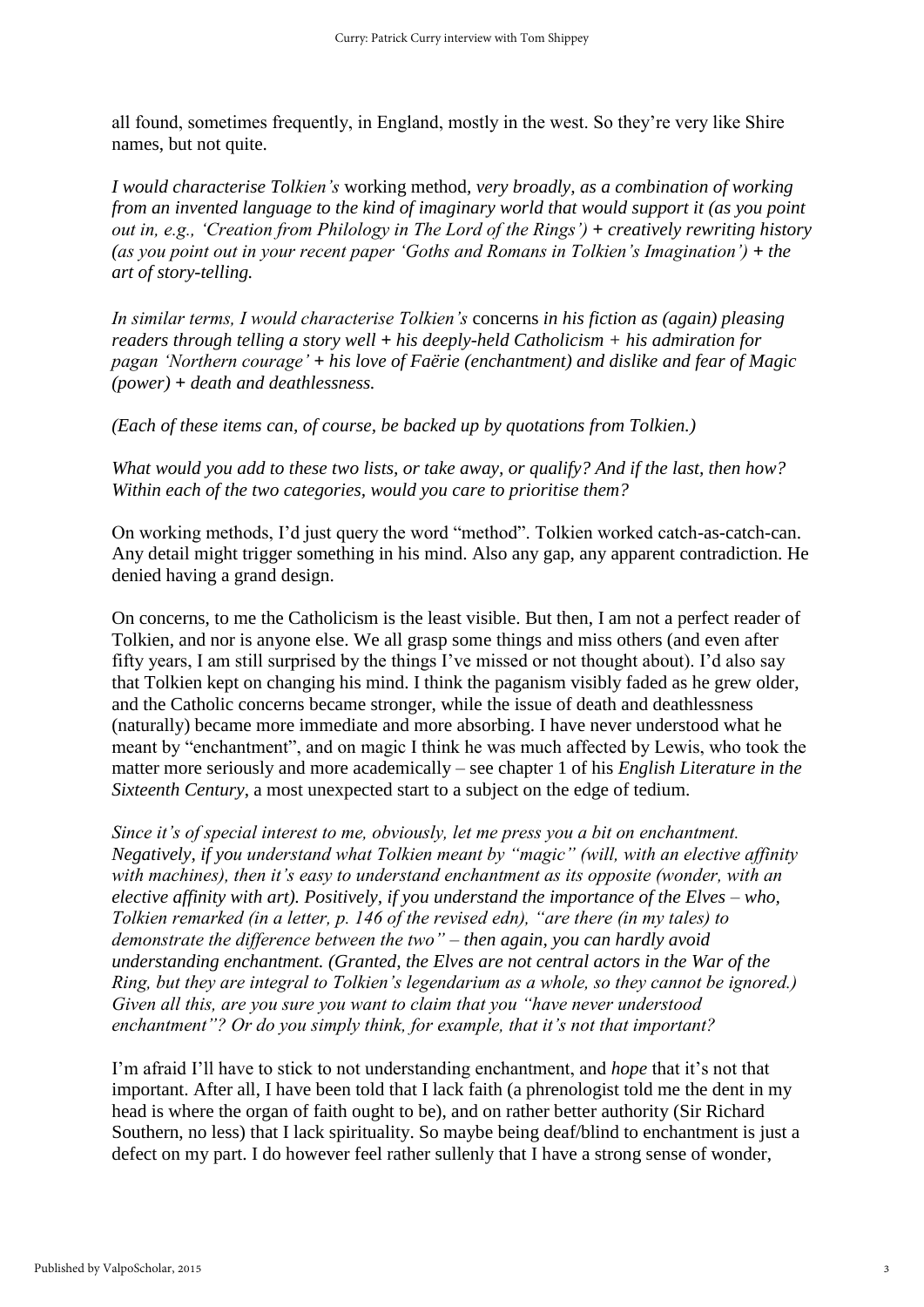though it seems it's the wrong *kind* of wonder. I'm really quite keen on machines as well, call me Saruman (as people have).

Going back to Catholicism, or maybe (Lewis's term) "Mere Christianity", I now think – though this took about forty years for me to work it out – that one of Tolkien's great achievements in *LotR* was to show how Providence works, and so (ironically) fulfil the Protestant Milton's declared aim, to "assert eternal providence / and justify the ways of God to man". But I am not sure that this has occurred to anyone else, and there are those who deny it. My comments on this were actually published, in Italian, in *Osservatore Romano*, the Vatican City paper, a strange outlet for one brought up United Reformed, with a strong dose of Kirk of Scotland. I think Lewis would have approved of that. By "mere Christianity" he meant what all Christians share.

*You don't seem to be an admirer of Tolkien's essay 'On Fairy-Stories'. Why is that? Would you (for example) accept its importance as a kind of programmatic statement, a manifesto he set out to realise in his succeeding works of fiction?*

No, I'm not an admirer. It strikes me as scrappy, unfocused – and there's surely no doubt that it's largely negative. It tells us that fairy-stories aren't necessarily about fairies; that fairies should not be thought of as tiny creatures living in flowers; that Lang did wrong to put Gulliver in his "Fairy Books" just because Lilliputians are little; and beast-fables ditto; we're told they're not for children only, and they're not escapist nor inferior to realism. I knew all that already, and I'd have thought most people did. There's also an attack on Max Müller which doesn't explain what Müller thought, or why he thought it. Sure, this is all connected with Andrew Lang and his long feud with Müller, Tolkien's piece being an Andrew Lang lecture, but does anyone catch on to what it was all about?

There are of course interesting and suggestive remarks, notably on the soup and the great pot of story – though I think this is Tolkien being defensive – and on "eucatastrophe". I was also not impressed by the remarks about creating a "Secondary World". Every writer of science fiction, even more than fantasy, knows you have to create a plausible scenario which must above all be consistent, and that one way to do this is to hint at suggestive detail which is not however explained. There's no need to make a mystery of that. Of course, some writers are better than others, and it is worthwhile considering what makes the difference!

## *Have you ever felt that non-belief, whether yours or readers', is an impediment to understanding and appreciating Tolkien's fiction? If not, why not?*

Not really, and the reason is Tolkien's very evident near-universal appeal (except to literary critics in English departments and journos writing for the *Guardian* – they took another smack at Tolkien last Saturday, just can't control themselves). But non-Catholics read Tolkien, people who know nothing about sagas read Tolkien, people who don't know philology from geology read Tolkien, and I would never say they don't appreciate him. There are different ways of appreciating him. It works even for people who can't understand enchantment.

*The more I learn about Tolkien and Lewis, the more aware I become of their differences. Do you see them as sharing significant common ground, and if so, what is it? And in terms of your own concerns and projects, especially ones that you share with Tolkien, does Lewis's work play any role?*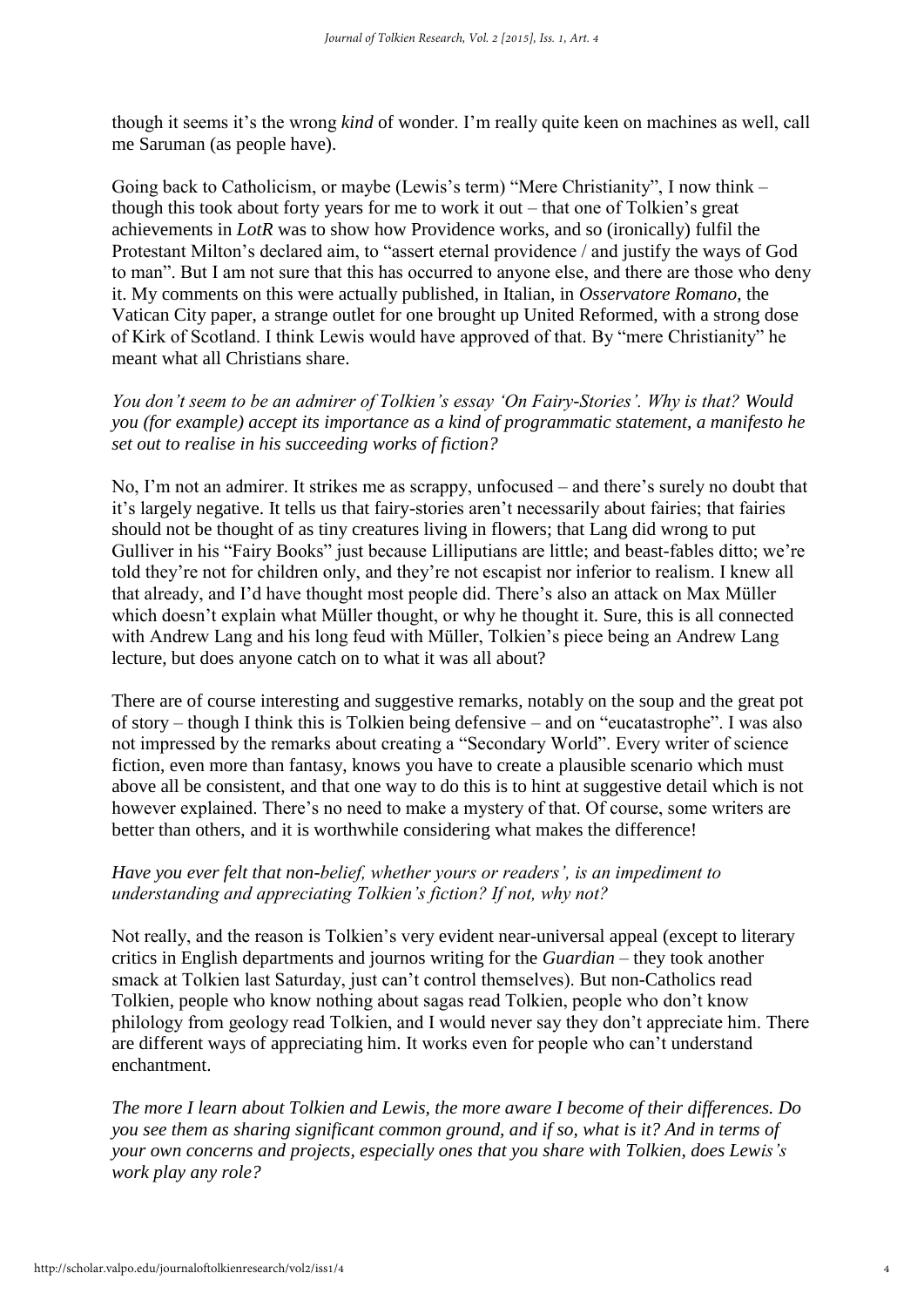I think Tolkien became more aware of their differences, and I can certainly see them, but they very clearly discussed things among themselves, and that in the centre of their major creative periods. Who learned what from whom? Well, Lewis's "bent" eldils surely owe something to Tolkien's "wraiths", since "wraith" connects semantically with "writhe" and "wreath". Conversely I suspect that Tolkien's ideas of magic were sharpened by Lewis's distinctions in that area. Lewis was (except in his personal life) a much more open character than Tolkien, and sometimes I think that he provides the best gloss on Tolkien: on the origins of sin, on the nature of myth, on temptation.

*It's difficult not to be struck by the contrast between Christopher Tolkien's severe verdict on Peter Jackson's films of The Lord of the Rings (to which I lean myself) and your own more tolerant response. How would you explain that, and have you had any cause to rethink your position in the intervening period?*

I guess I allow more for the effect of different media, different eras, different audiences, than other people do. Certainly I was impressed by Jackson's own commentary on the *LotR* films. He and his associates knew Tolkien's work well and treated it respectfully. Where he had made changes, he often had a reason which seemed to me unanswerable. Drop a character like Arwen from the second movie entirely (as she is in the second book)? No, you just can't do that in a set of movies issued at yearly intervals! Skip over action-scenes like the sack of Isengard and the passage of the Paths of the Dead, and have them told in flashback? No. Stress the power of the Ring all the way though and then just have Faramir ignore it? No.

Comprehensible, but not so inevitable, are things like the coarsening of the characters of Denethor and especially Theoden. My own feeling is that this is a result of the difference between a world of military veterans, such as Tolkien and Lewis and all their friends, and a world which has only experienced warfare in video-games. It's very easy to be brave and bold in the latter, and see withdrawal as chickening out. Tolkien's Theoden has his head screwed on, and knows when to withdraw to prepared lines of defence. Also, of course, when to blow his horn and charge. But you can't do the latter every single time.

I have to admit that this coarsening, and indeed dumbing-down, is much more obvious in the *Hobbit* movies. Jackson still put his finger on one thing about *The Hobbit*. Its structure is episodic, one thing after another. It needed connections and a narrative thread – as also a good explanation for why Gandalf just disappears on the edge of Mirkwood! Would a modern movie audience just accept that? But I thought that Bilbo's stage-by-stage development, from little fellow crying out with fear to troll-robber, Gollum-defeater, spiderkiller, dragon- thief and finally to the moral courage demonstrated by handing over the Arkenstone – and then returning to the power of Thorin – well, it's a pity that was largely replaced by a lot of charging and sword-waving. That's video-game bravado, not three o'clock in the morning courage. In the book, all Bilbo's big scenes take place in the dark, on his own. Hollywood isn't good at that sort of thing, which is a diminishment. One of Tolkien's great achievements, perhaps his greatest, was to revive an image of the hero  $-a$ word he hardly ever uses by the way, and in *LotR* never once, I think, without some kind of distancing – for a world which had been educated in irony.

*I agree. Perhaps this also explains why Jackson couldn't bring himself to allow Faramir to be a straightforwardly noble or heroic character.*